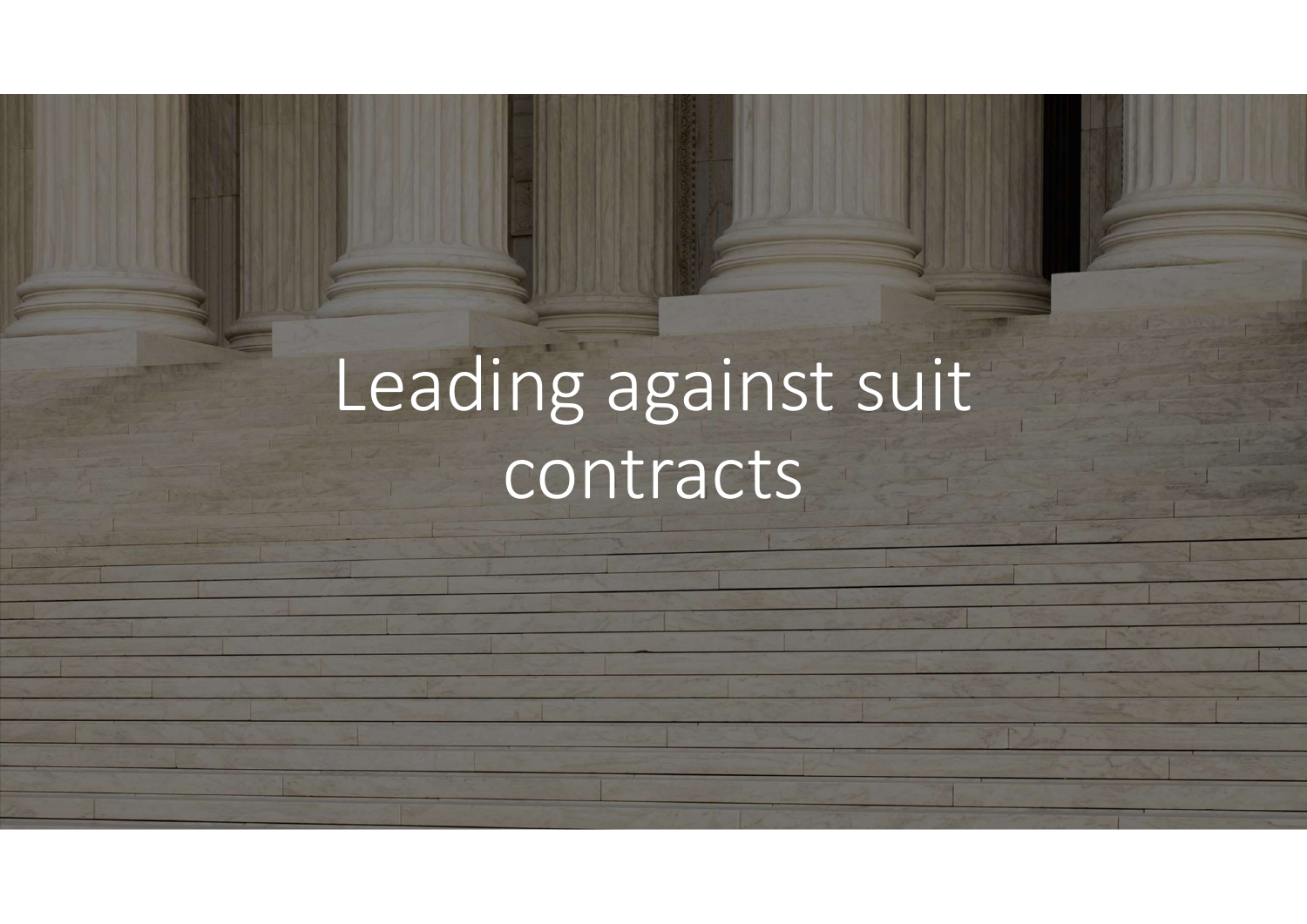# Tips - the opening lead against suit contracts

- The race is on! Can the defence take their tricks before the opponents make theirs?
- Trying to defeat a contract requires teamwork
- Use the opening lead to provide information to your partner
- Use the bidding and the information in your hand to decide:
	- The suit and
	- The card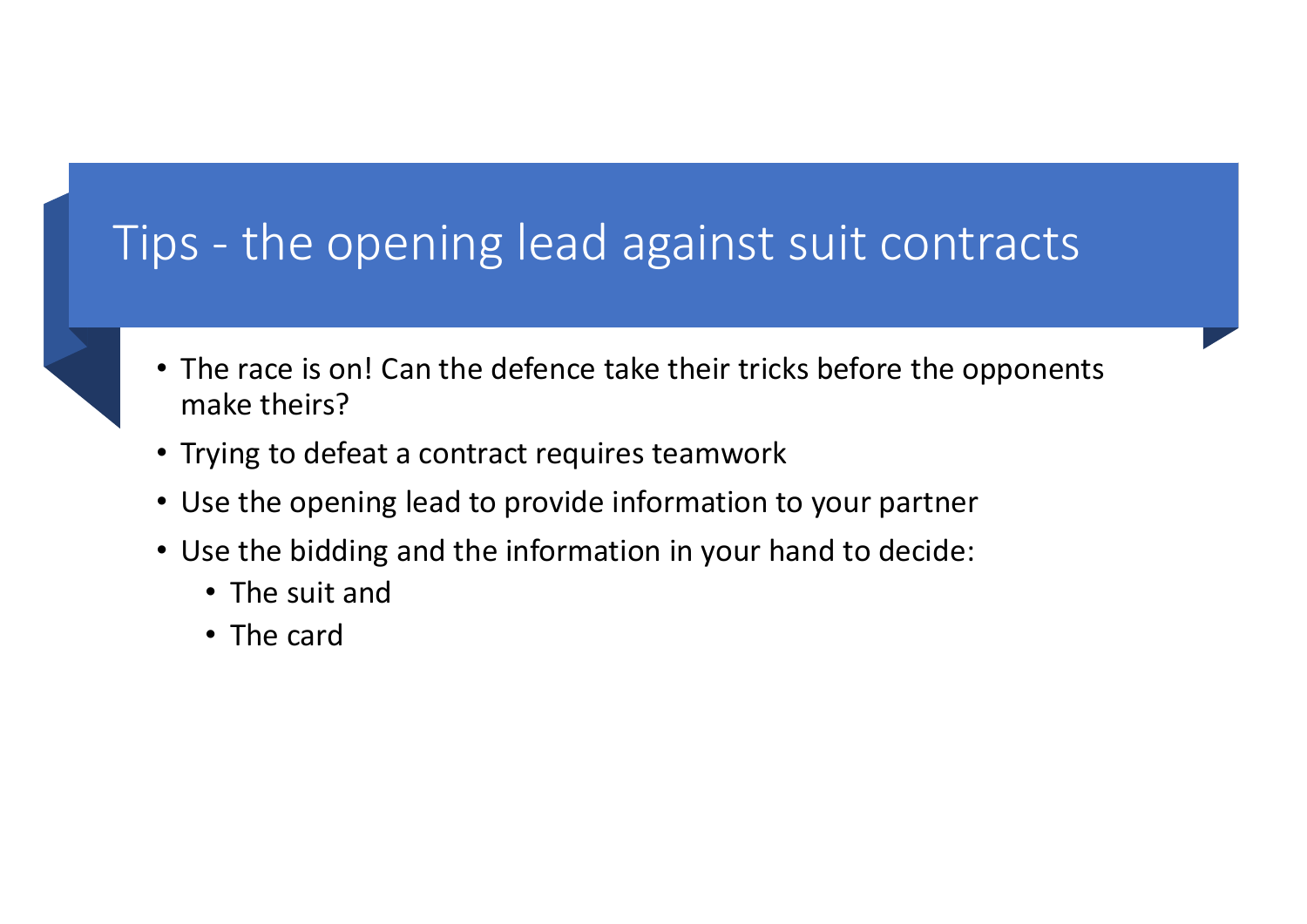### $* 87$  $\bullet$  J42  $\bullet$  AQ43  $410842$

### Which suit to lead?

- Lead partner's suit unless there is something better
- Avoid leading suits that the opponents have shown length or strength Which Suit to lead?<br>
Lead partner's suit unless there is something better<br>
Avoid leading suits that the opponents have shown length or<br>
strength<br>
With three small trumps, consider leading a singleton or<br>
doubleton – hoping
- With three small trumps, consider leading a singleton or
- 
- Avoid leading a suit where you have:
	- An unsupported Ace (no king)
	- An unsupported King (no queen)
- As well as looking in our hand, we need to look at the bidding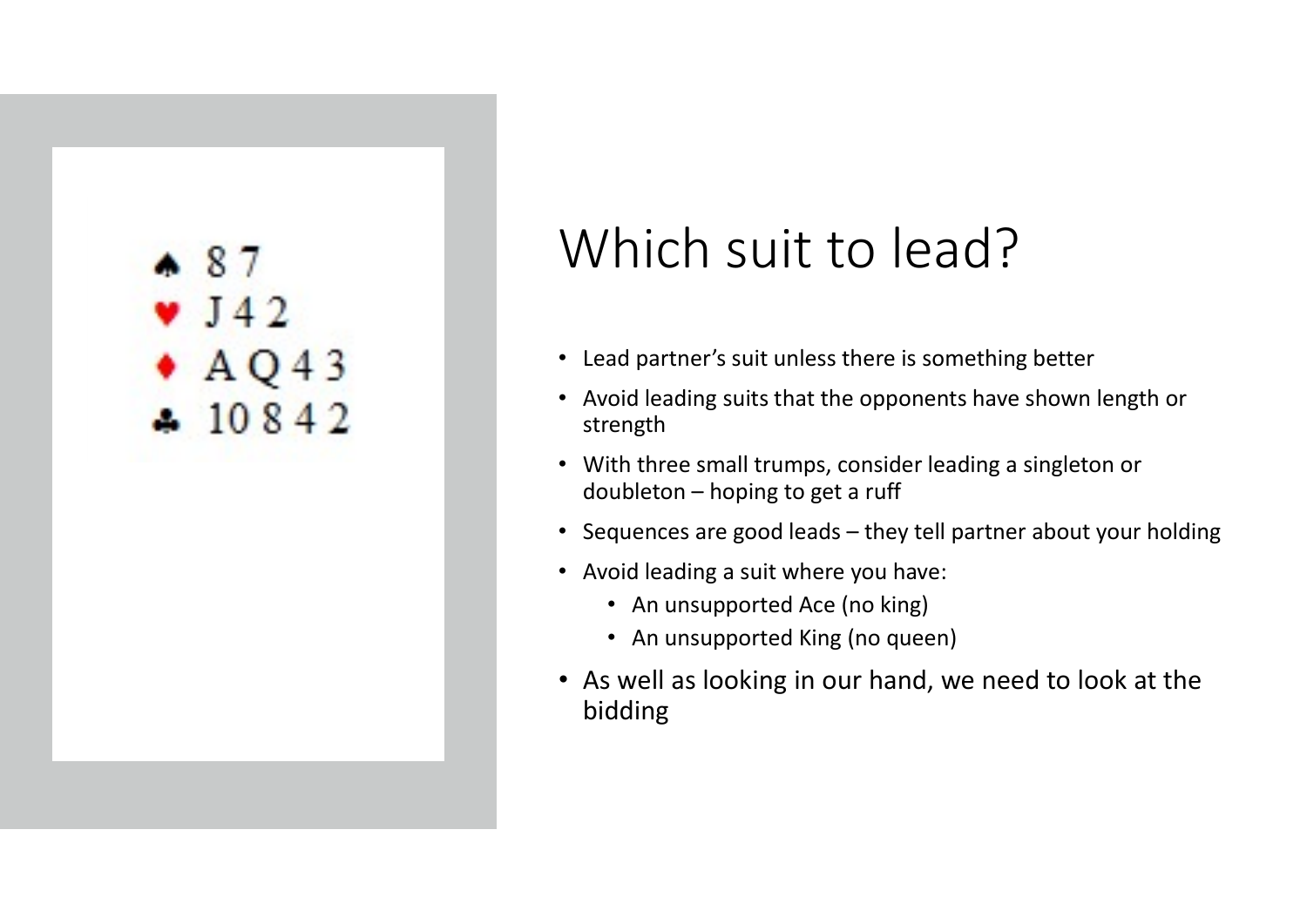|      | Δ     |      |                      |
|------|-------|------|----------------------|
|      |       |      |                      |
|      |       |      | 3                    |
|      |       |      |                      |
|      |       | 1084 |                      |
|      |       |      |                      |
|      |       |      |                      |
|      |       |      |                      |
|      |       |      |                      |
|      |       |      |                      |
|      |       |      |                      |
|      |       |      |                      |
| West | North | East | South<br>$1 \bullet$ |
| Pass | 1     | Pass | $1 \bullet$          |

## Which suit to lead?

- You are West leading against 2. Which suit would you lead?
- What does the bidding tell us?
	- South has diamonds and has 12+ points
	- North has at least 4 hearts
	- South has 4 spades (and less than 4 hearts as they didn't support North's hearts)
	- North has 4 spades and less than 13 points as they didn't bid game
- They have shown length in hearts and spades. We would like partner to lead a diamond to our AQ **• What does the bidding tell us?**<br>• South has diamonds and has 12+ points<br>• South has at least 4 hearts<br>• South has 4 spades (and less than 4 hearts as<br>they didn't support North's hearts)<br>• North has 4 spades and less th
-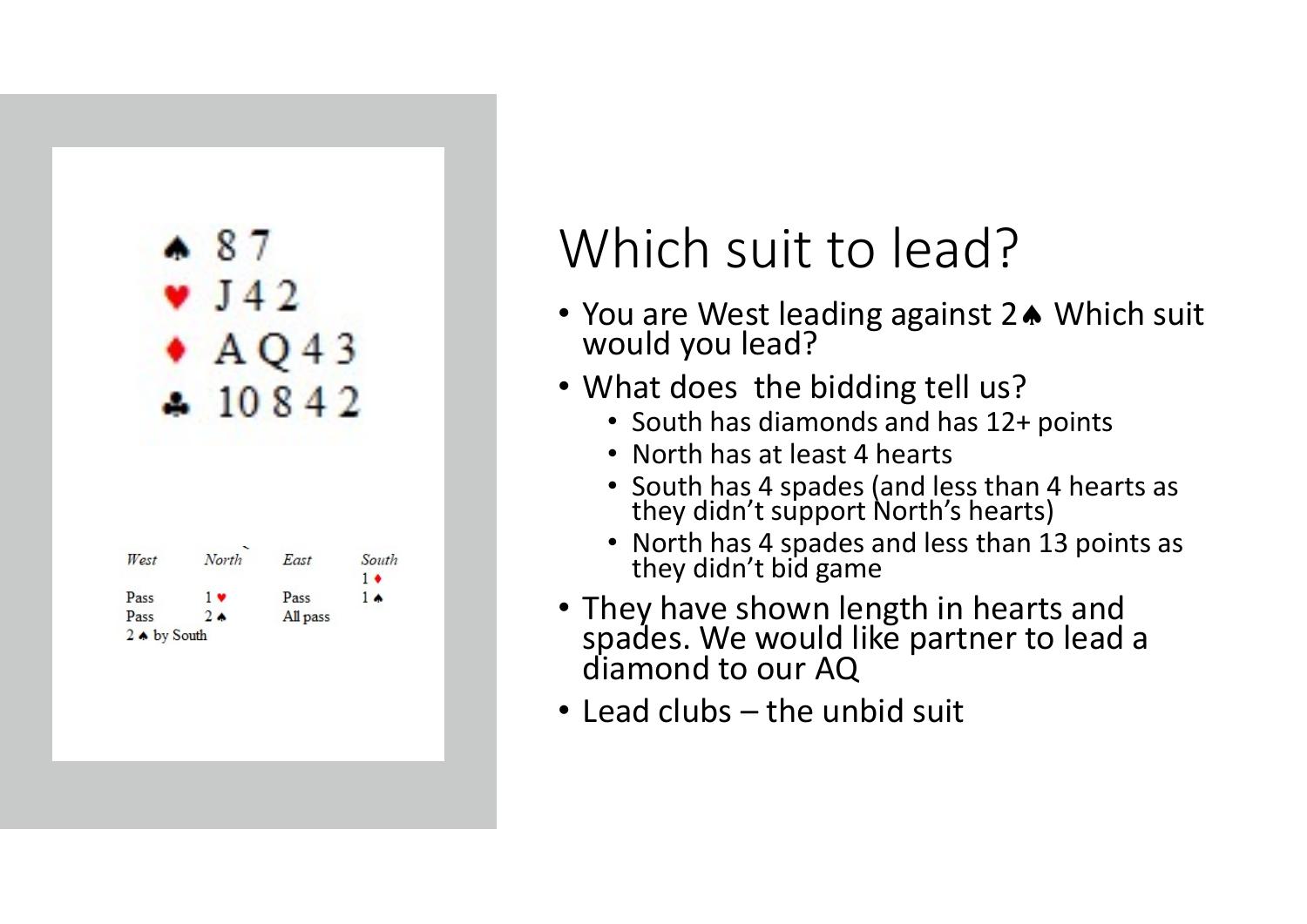| $\mathbf{1}$ |                        |                            |
|--------------|------------------------|----------------------------|
|              |                        |                            |
|              |                        |                            |
| A            | $\boldsymbol{\Lambda}$ | 3                          |
|              |                        |                            |
|              |                        |                            |
| North        | East                   | South                      |
|              |                        | $1 \bullet$<br>$1 \bullet$ |
|              | $\mathbf{1}$           | 1084<br>Pass               |

## Which card in the suit?

- Top of honours (A if AK, K if KQxxx) This tells partner that you hold the honour below. They know they can lead back to you
- Top of a sequence (J if J1098). This tells partner that you don't have the honour above and also describes the holding below (can be really important in no trumps)
- If you have a broken sequence eg KJ1098, lead the J
- Low if you have an honour. This tells partner that you would like the suit led back
- High if you don't have an honour. This tells partner you would prefer another suit led back
- Top of doubleton (playing the smaller one next time)
- Middle from 3 without an honour (playing the higher one next time)
- If you have to lead a suit with an unsupported Ace, lead the Ace
- Lead  $*10$  (you would prefer partner to lead something else back)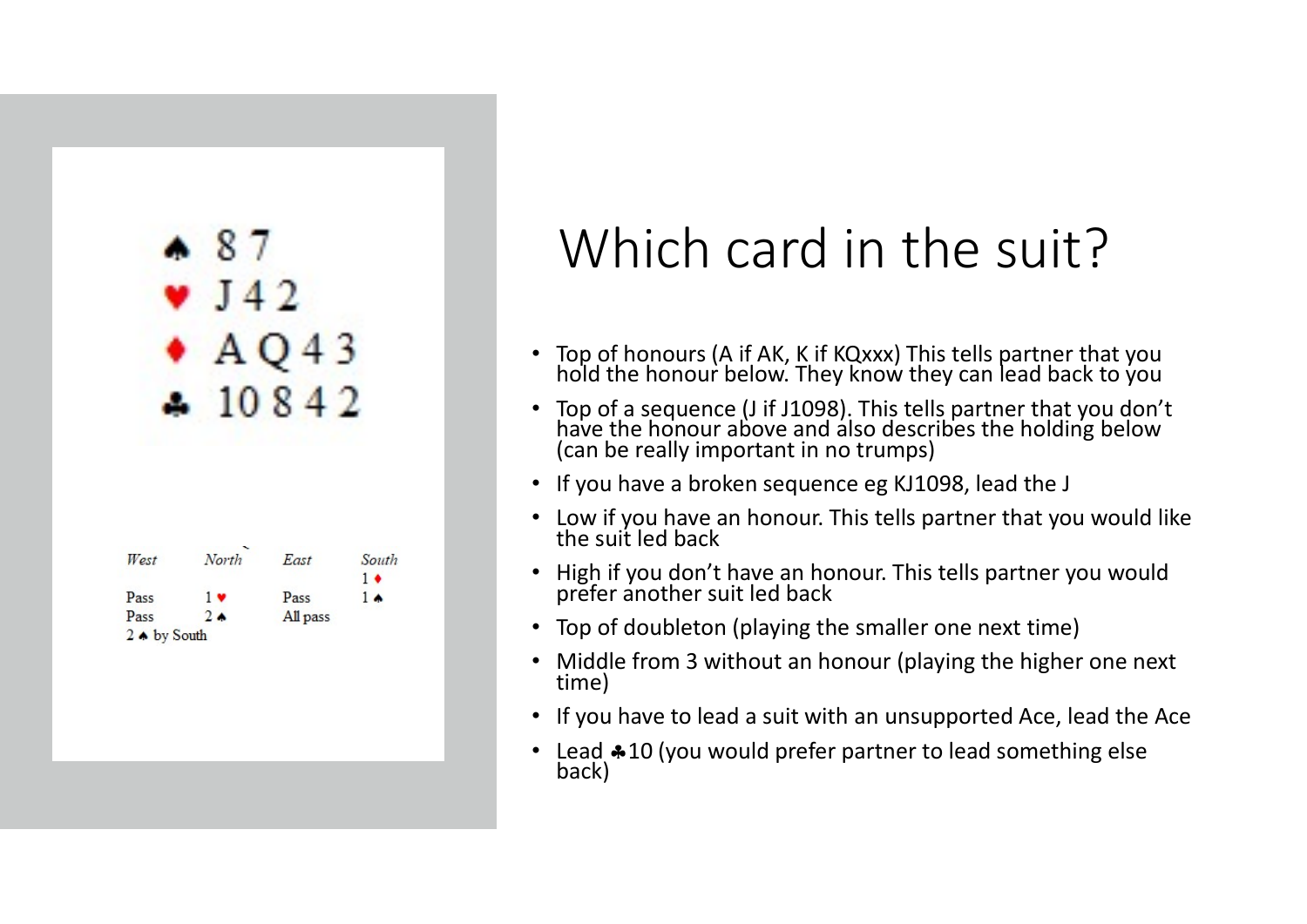

### What do you lead?

- You are North on lead against  $3\vee$ . What do you lead?
- What to we know from the bidding:
	- East has an opening hand and 4 diamonds
	- West has 5 hearts and 10+ points
	- East has at least 3 hearts and isn't sure if game is on (probably opened light)
- Partner has bid!
- Partner's overcall should show two honours.
- Lead spades
- Which spade?
- 
- You are North on lead against 3 •. What do you lead?<br>• What to we know from the bidding:<br>• Last has an opening hand and 4 diamonds<br>• Vest has 5 hearts and 10+ points<br>• East has at least 3 hearts and isn't sure if game is
- If you want to lead clubs, lead 9. This shows don't want partner to lead this suit.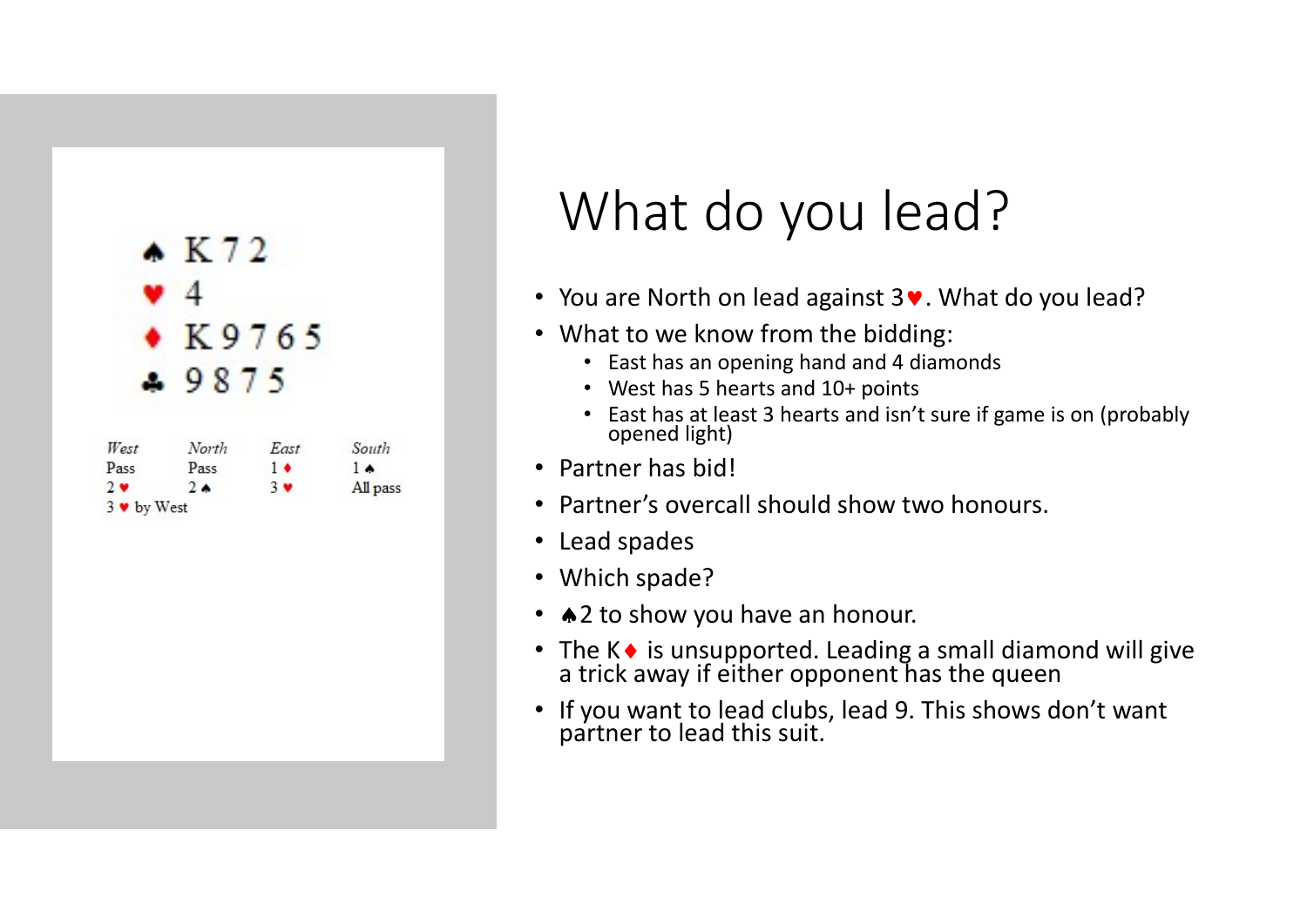

### What do you lead?

- You are South on lead against 4. What do you lead?
- From the bidding we know
	- East has 12+ points and 5 hearts
	- West has 10-12 points and 3+ hearts
	- East has got at least 15+ total points as they bid game
- You would like partner to lead a club to you as you have AQ
- You have a sequence in spades
- Lead spades
- Which spade?
- $\bullet$   $\bullet$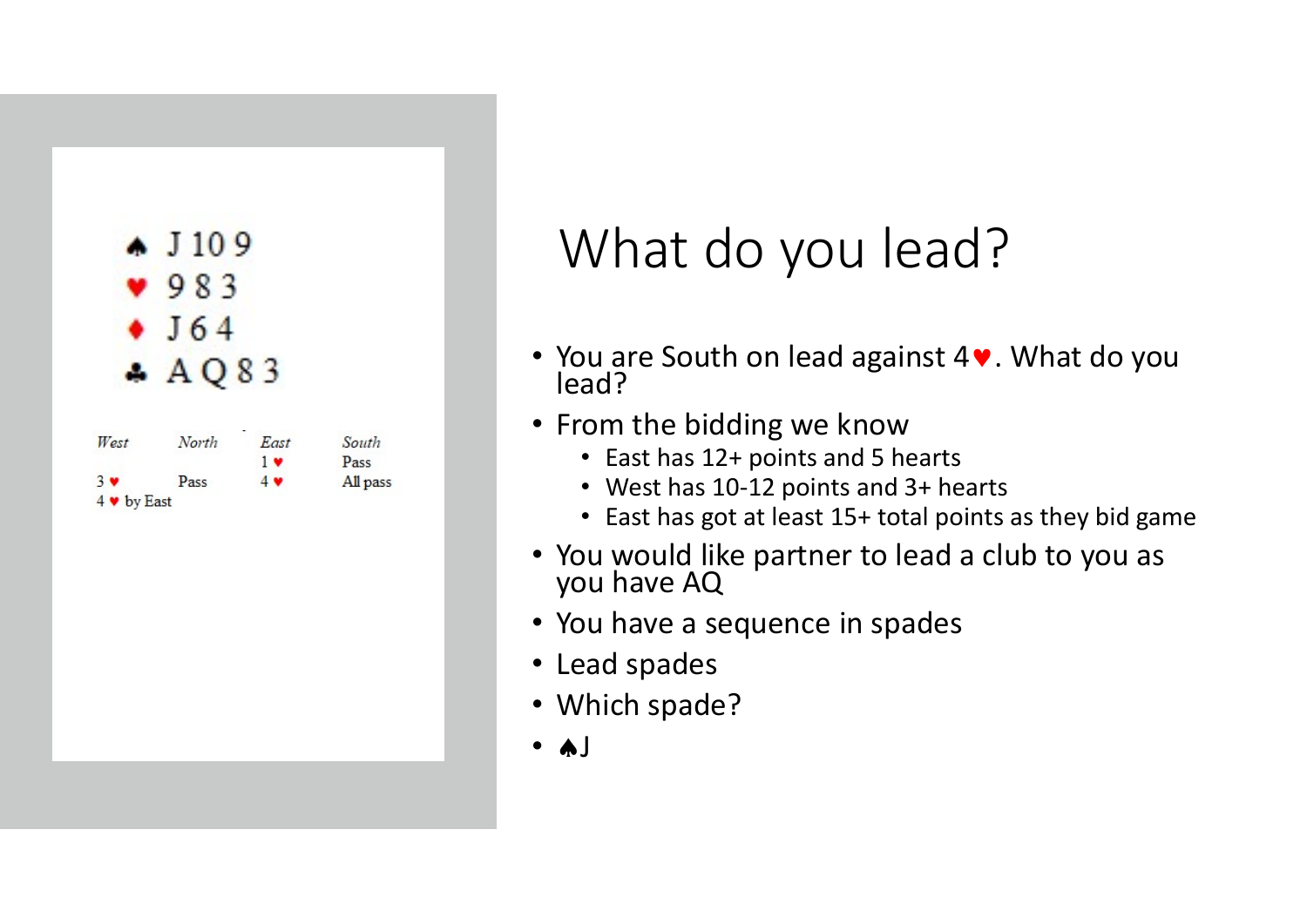

| West           | North    | East        | South |
|----------------|----------|-------------|-------|
| $1 \bullet$    | Pass     | $2 \bullet$ | Pass  |
| $4 \spadesuit$ | All pass |             |       |
| 4 A by West    |          |             |       |

### What do you lead?

- You are North on lead against 4.. What do you<br>lead?
- From the bidding we know
	- West has 12+ points and 5 spades
	- East has 6 to 9 total points and 3+ spades
	- West has got at least 20+ total points as they bid game, knowing that East might only have 6
- 
- You are North on lead against 4•. What do you<br>
 You are North on lead against 4•. What do you<br>
 From the bidding we know<br>
 West has 12+ points and 5 spades<br>
 East has 6 to 9 total points and 3+ spades<br>
 West has got • You have 6 diamonds, it looks like East is short<br>somewhere as they jumped to 4. So it is unlikely somewhere as they jumped to 4. So it is unlikely that there are many diamond tricks for North-South
- You have two small trumps. They are only going to be useful if you can trump something.
- Lead the singleton  $\vee$  2 hoping partner has the Ace and will give you a ruff